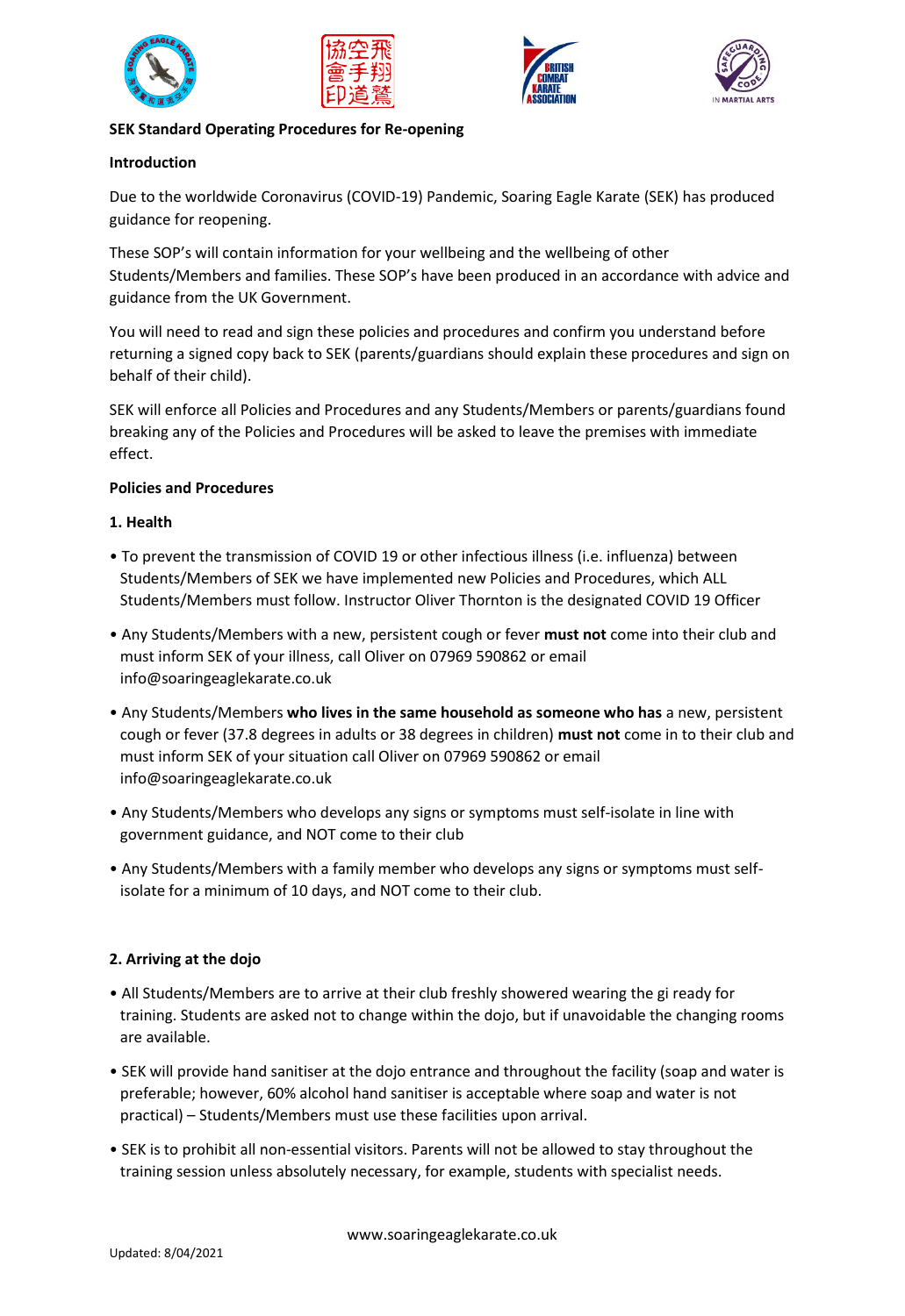







- SEK will monitor access points to enable social distancing and where practicable implement a one way in and out system
- SEK is to ensure that anyone waiting to enter has sufficient space to queue at least 2m apart
- SEK will use signs and/or cones, or marking tape to mark out 2m distance at entrance to club and other areas where Students/Members may need to queue or congregate
- SEK is to use signs to remind Students/Members not to attend if they or anyone they live with have any symptoms of COVID 19
- SEK is to regularly clean common contact surfaces in training areas, and access points and will clean the training area between classes
- SEK will reduce the number of people in attendance during any classes/sessions to 12 per session
- Students/Members will maintain a gap **of at least 2m** between each other
- Students/Members shall not shake hands or make other physical contact with each other
- Students/Members **must not pass each other food or drink**
- Any Students/Members who develops a new, dry cough or fever **must not** come into their club and must inform SEK immediately and leave their club immediately to return home. **They must not share any vehicle with another person or use public transport in returning home**

### **3. During training**

- Any person leaving the training area shall thoroughly wash their hands for at least 20 seconds or sanitise
- Anyone who coughs or sneezes should do so into a tissue that they immediately put in the bin if no tissue is available, they should cough or sneeze into the crook of their elbow
- SEK will plan training sessions to avoid overcrowding and minimise the risk of infection this may include reducing the number of people at the club. Members must book their attendance at session in advance so training numbers can be monitored.
- Students/Members to wash or sanitise their hands after using any equipment.
- Personal training equipment (pads, gloves) are **NOT** to be shared with other students/members. **NO HORSEPLAY** – anyone who coughs at another person, who touches them deliberately, or otherwise deliberately breaches these SOP's will be immediately asked to leave the club – this may result in your permanent removal from SEK. **NOTE – deliberately coughing on another person is now formally recognised as an assault and may result in your arrest and prosecution.**

### **4. Toilets / Welfare**

- Try to ensure you have been to the toilet before your lesson commences, preferably using your own home facilities before arrival to minimise surface to surface contact.
- Students/Members **MUST** thoroughly wash their hands for at least 20 seconds before leaving the toilet in accordance with NHS guidelines
- Students/Members MUST wipe down all surfaces including the inner and outer door handles in the toilets after use with the provided wipes, which must then be disposed of in the bin.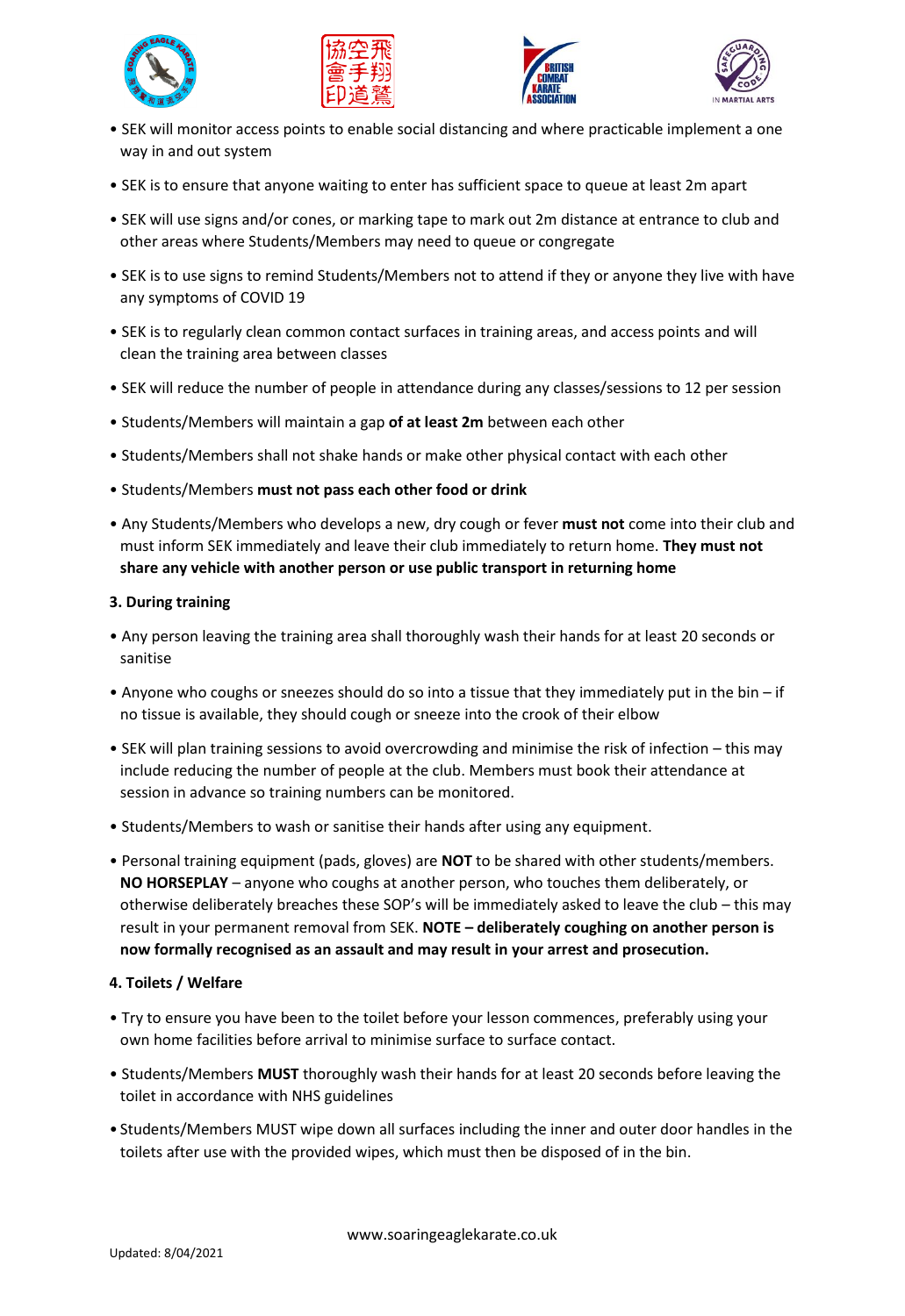







- Maximum capacity of Students/Members will be 20, based on maximum number of people who can enter while remaining 2m apart – this number will be displayed on a sign on the door. SEK will actively monitor this number and not to permit any more than the maximum capacity inside at any one time
- Maximum capacity on the mats will be 15 training, plus coaches,
- Students/Members must only enter the welfare facilities when essential (i.e. to use the toilet, wash hands, etc.). Ideally please wear easily removable footwear (sandals, slip on shoes) to minimise touching the surfaces.
- Students/Members are to place their own rubbish in the bin do not leave rubbish on the tables, benches, chairs in the training hall and keep all sides clear when not in use
- SEK is to ensure all equipment is cleaned between each use
- SEK is to implement measures for monitoring compliance
- Students must bring their own labelled drinks to classes, and the bottles must be kept with essential personal items on the benches

## **5. Leaving the club**

- Students/Members are to thoroughly sanitise their hands when leaving the dojo
- Students/Members are NOT to leave any clothes, training kit or any other personal items in the training halls. All personal effects must leave the venue with the students/members.
- As above, Students/Members to make their own way home unless unavoidable, avoiding use of public transport wherever possible
- All Students/Members **must** thoroughly wash their hands for at least 20 seconds immediately upon arriving home in accordance with NHS guidelines – do not touch any family members before doing this
- It is advised that Students/Members get changed out of their training clothes immediately upon returning home
- Any water bottles, or similar should be thoroughly washed with hot soapy water before being reused

# **6. Track and Trace**

- SEK will keep an attendance log of all students/members (the self check-in tablet will not be used)
- Should someone become ill, this information will be submitted to the appropriate authorities. Should you not wish for your data to be used in this way, please let Oliver know
- A register of all sessions will be kept

### **7. Payment for lessons**

• Direct Debit is the preferred method of payment for SEK sessions (email for details)